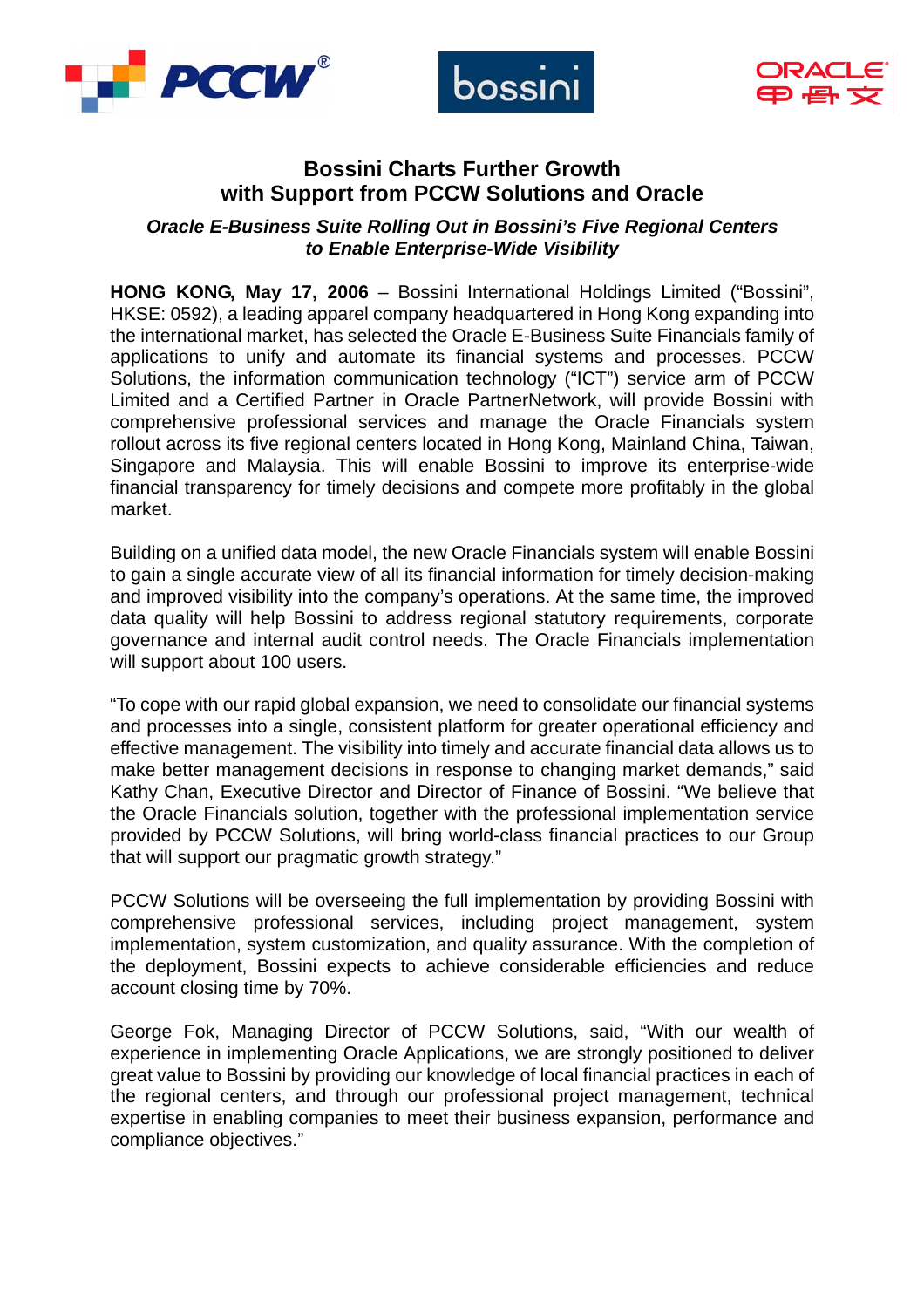After evaluating several leading enterprise applications vendors, Bossini chose Oracle Applications to drive its enterprise performance and growth with better information, greater business insight and a platform for sustainable compliance.

"Bossini is an ideal example of a leading retail Hong Kong-headquartered company rolling out a single, integrated solution across its global company network," said Aldous Wong, General Manager, Applications, Oracle Greater China. "With Oracle Applications, Bossini is standardizing its enterprise-wide business processes for increased operational efficiency and greater financial visibility. The new technology environment will empower Bossini to take control of critical information, gain increased visibility across its operations and drive long-term growth."

- # -

### **About Bossini International Holdings Limited**

Bossini International Holdings Limited is a leading apparel brand owner, retailer and franchiser in the region. Headquartered in Hong Kong, Bossini launched its first retail outlet in 1987. Over the past two decades, the Group rapidly established an extensive international operating platform and distribution that extended to more than 1,000 outlets worldwide.

Renowned for its comfortable, easy to mix-and-match, colorful and energetic style, Bossini offers a full range of good value for money casual wear apparel products, including ladies, men's and kid's wear, which are designed to fit customer needs.

For more information about Bossini, please visit www.bossini.com.

#### **About PCCW Solutions**

PCCW Solutions is the ICT service arm of PCCW Limited. Leveraging on PCCW's telecom infrastructure and resources, it is the unique center for high quality talents and expertise to provide customers with strong resources across borders, a wealth of experience, rich solutions portfolio and powerful partnerships.

PCCW Solutions offers system development and integration of industry solutions, IT infrastructure solution, system maintenance and outsourcing services with a key focus in the areas of Financial Services, Public Sector, Telecommunications and Enterprises.

To learn more about PCCW Solutions, go to www.pccwsolutions.com.